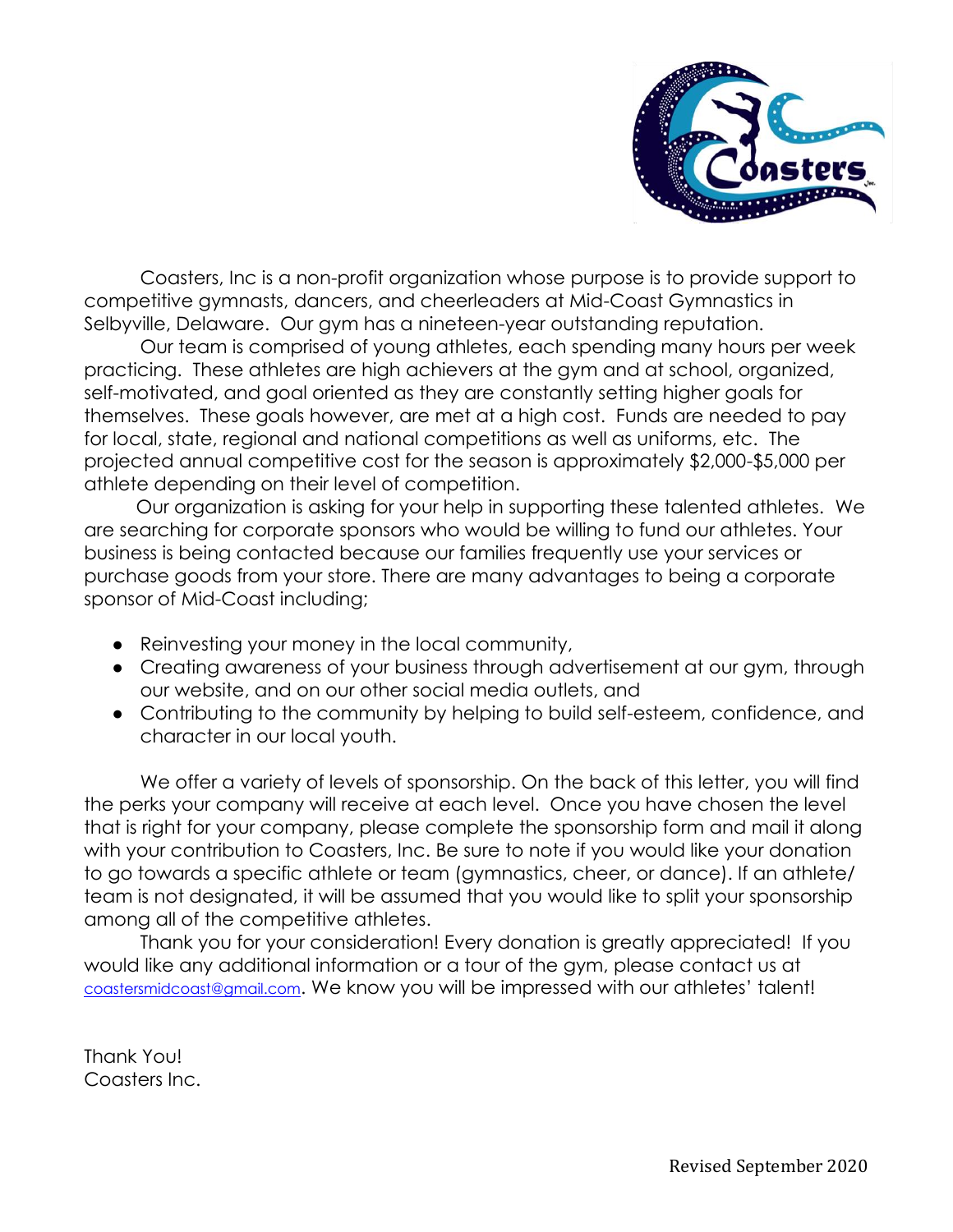

## **SPONSORSHIP LEVELS**

## **Bronze- \$100**

Certificate of Recognition 5x7 team photo

#### **Silver \$500**

Plaque with team picture 4tickets to the Shore Classic Gymnastics Meet

#### **Gold - \$1000**

Plaque with team picture 4tickets and VIP seating at Shore Classic Gymnastics Meet Business logo on sponsor banner at Shore Classic (1 year) Link to business on website (1 year)